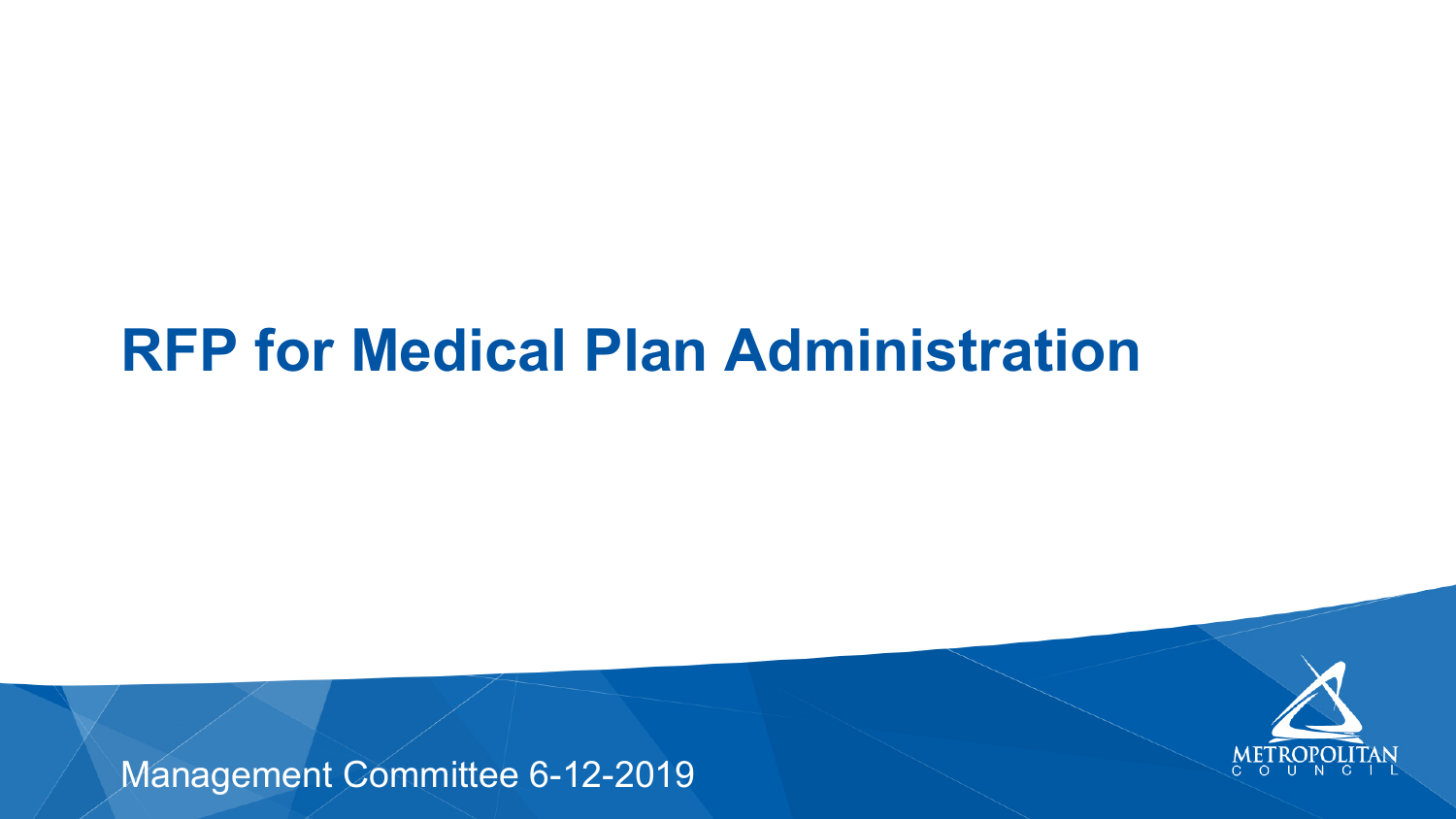### **Request for Proposal for Medical Claims Administration**

- State law requires public sector to issue RFP for Medical every 5 years
- RFP medical plan and related administration, including payment of claims, wellness programming and retiree Medicare coordinated plans.
- Issued March 14, 2019
- Received five proposals:
	- Aetna
	- Blue Cross
	- HealthPartners
	- Preferred One
	- United Health Care
- 



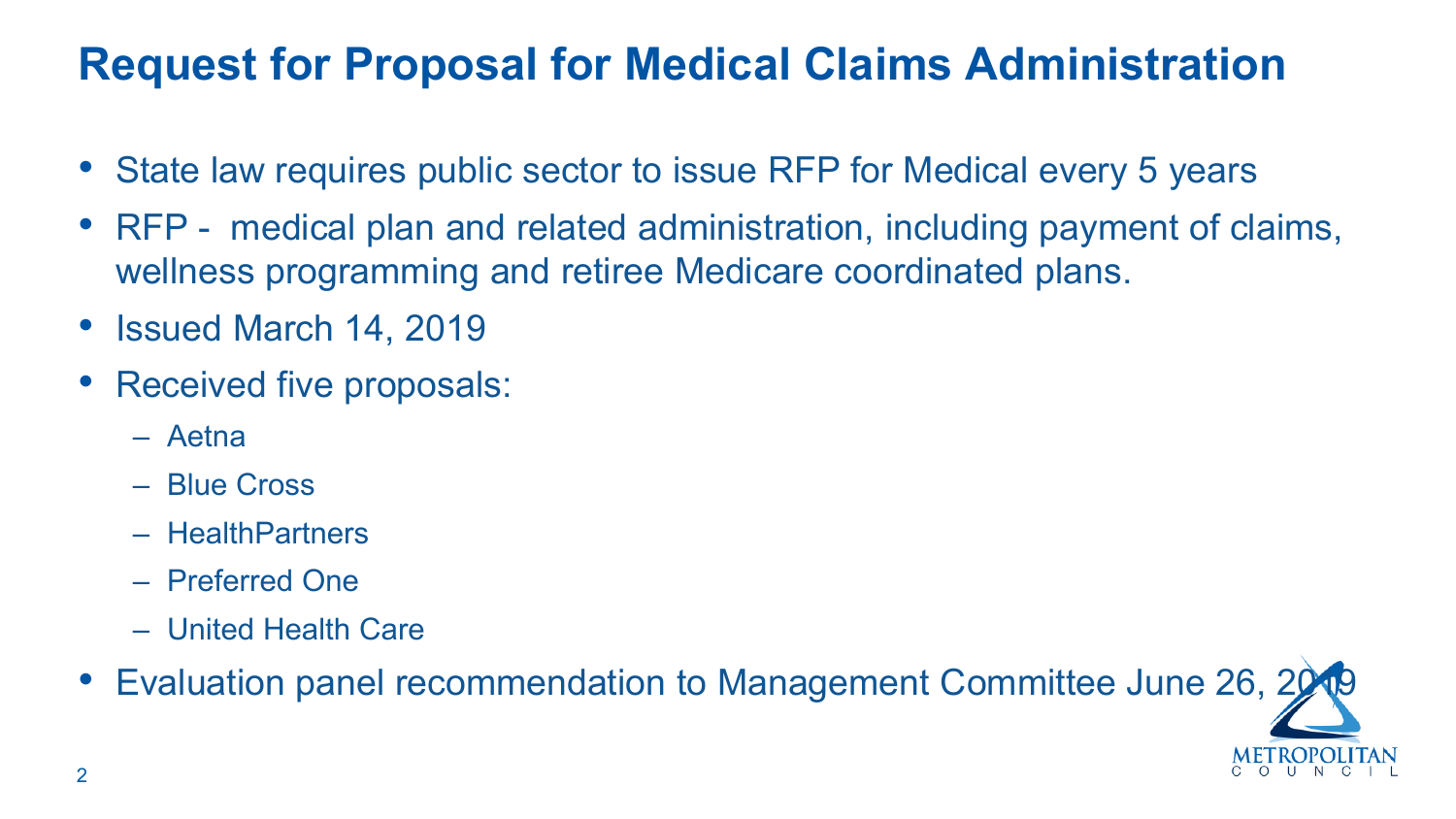

## **Met Council Health Insurance - Background**

- **Active Employees:**
	- Met Council self insured medical plan effective 1/1/2013
	- 4,270 enrolled employees
	- Additional 5,555 enrolled spouses/dependents
	- \$70 million annual claims cost
	- \$4 million annual plan administration costs

#### • **Retirees:**

- 1339 enrolled retirees in Council Medicare plans
- \$9 million annual total premium cost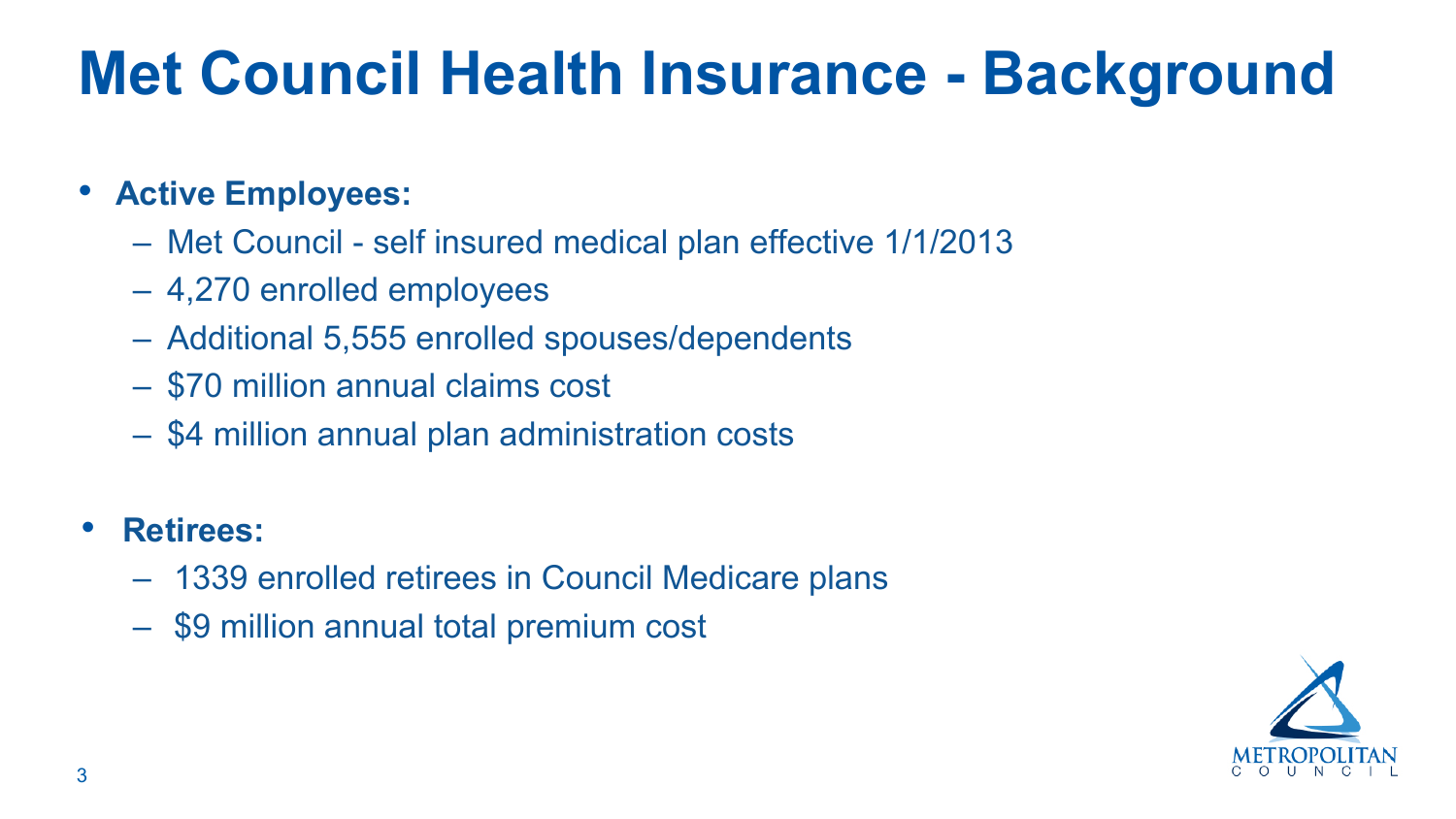



- Plan Design
- Access & Medical Networks
- Medical Cost Management
- Disease Management
- Pharmacy Management
- Quality of Care & Wellness
- Claims Administration & Payment
- Customer Service
- Medicare Plan Supplement (wrap-around)

# **Medical Plan Benefit Services**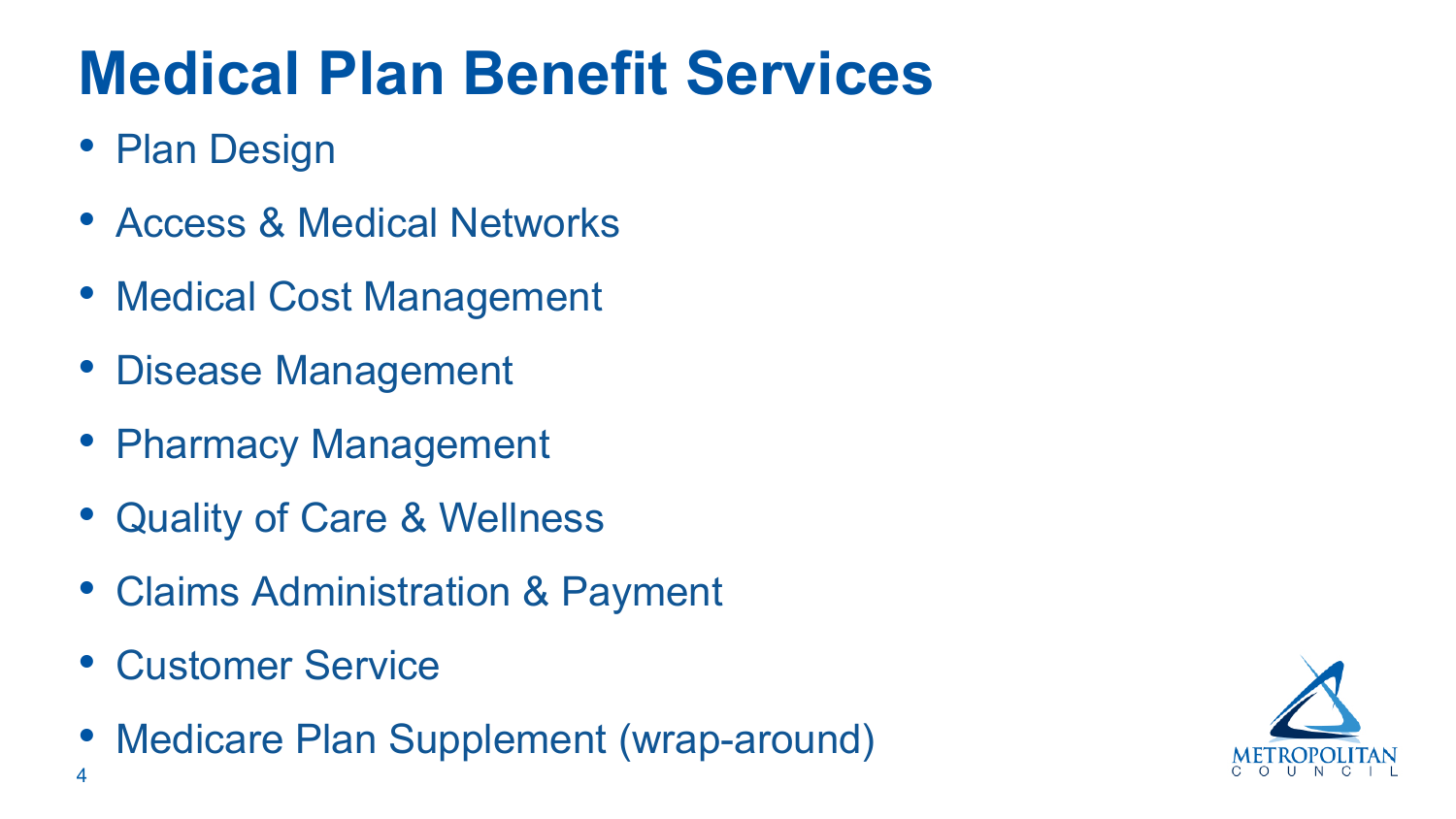

# **Met Council Medical Plan – Our Priorities**

- **Quality**
	- Plan design
	- Replicate our current robust level of benefits

#### • **Access to care/Choice**

- Network size and scope
- Community-based
- Convenient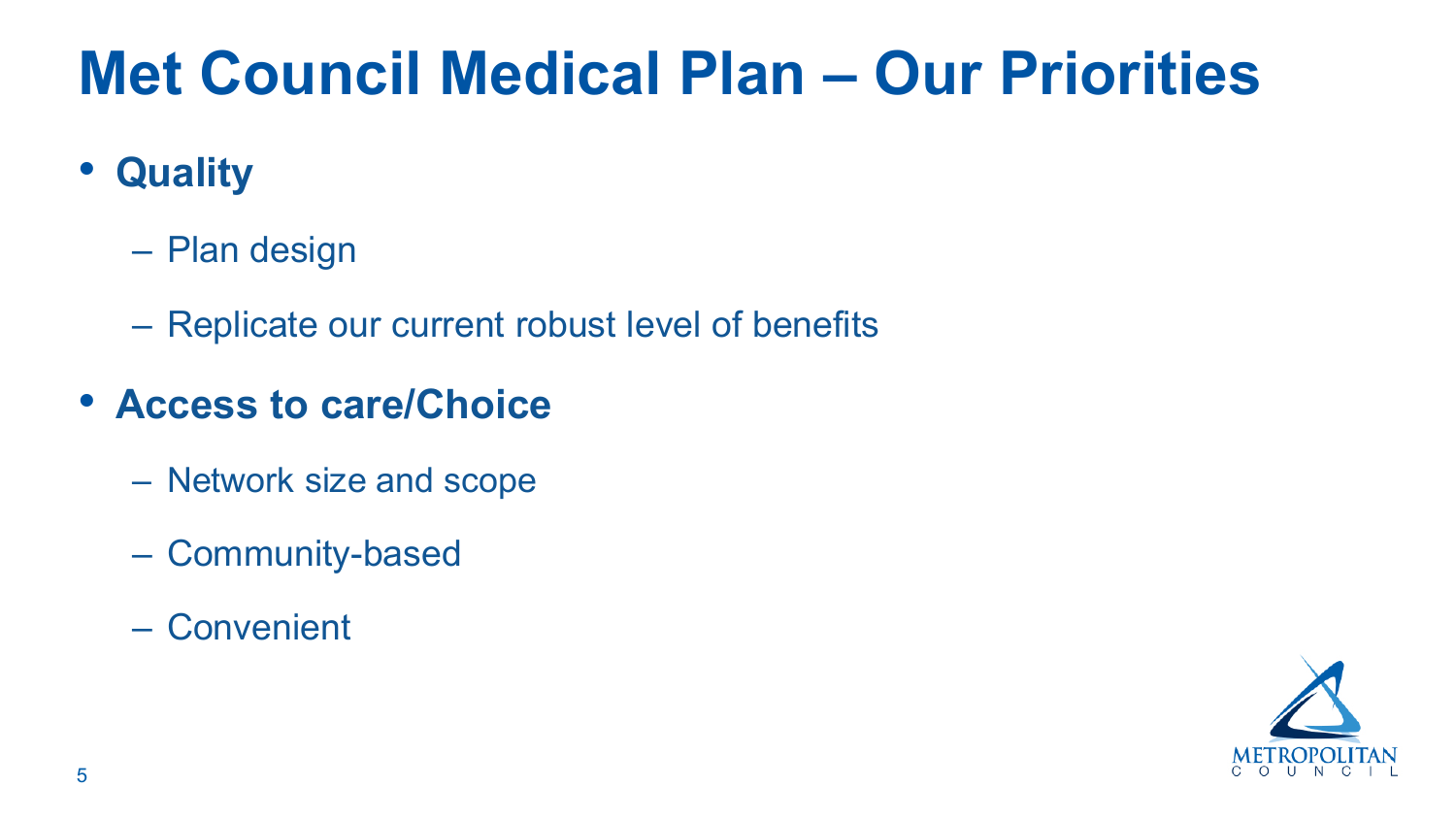

# **Met Council Medical Plan – Our Priorities**

#### • **Value**

- Affordability
- Cost Management & Controls
	- Medical
	- Pharmacy

#### • **Wellness and Disease Management**

- Health Coaching
- Nurse line and web-based services
- Education & Communication Preventative Care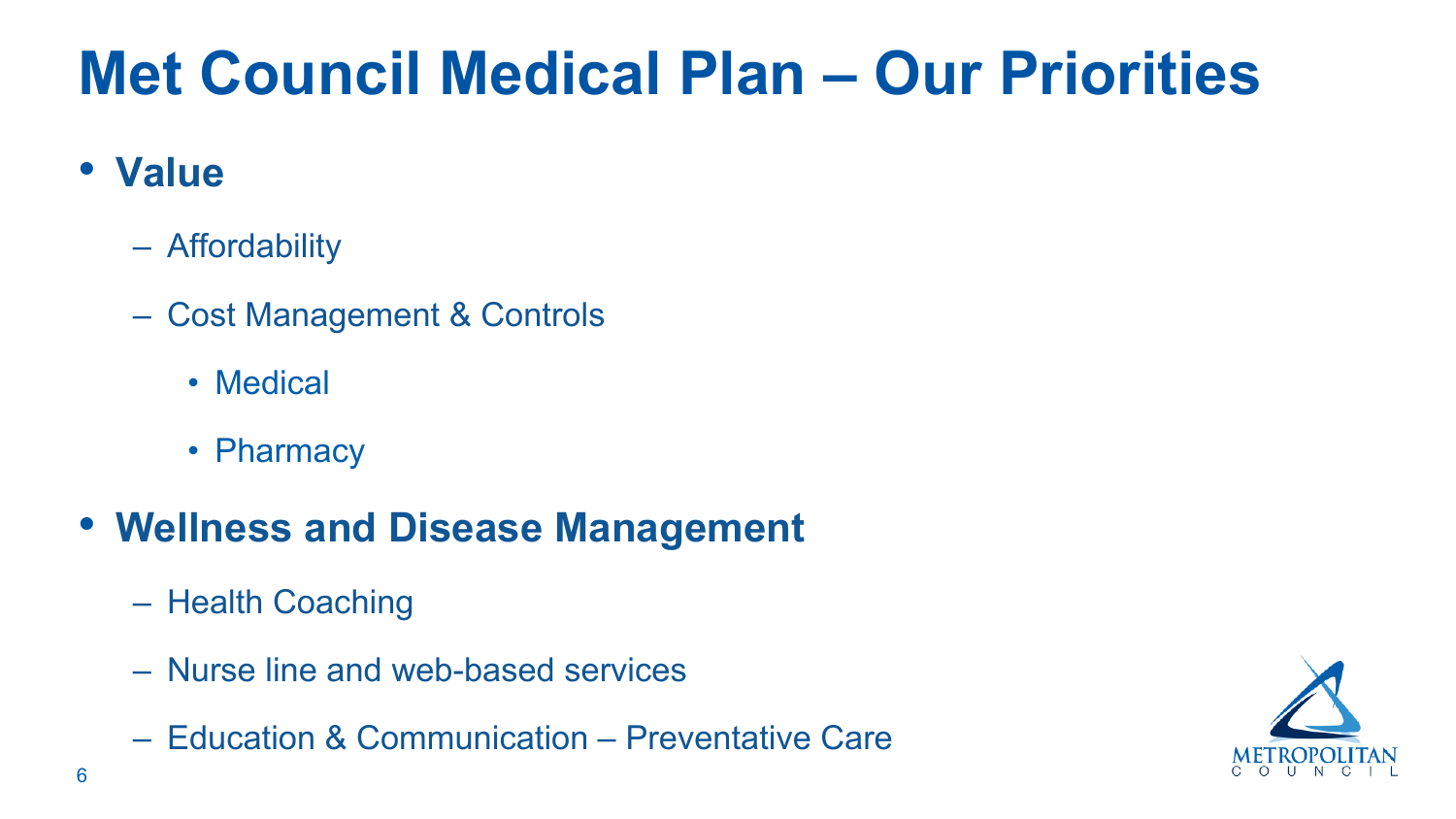

## **Met Council Medical Plan – Our Priorities**

- **Minimize Disruption**
- **Honor Collective Bargaining Obligations**